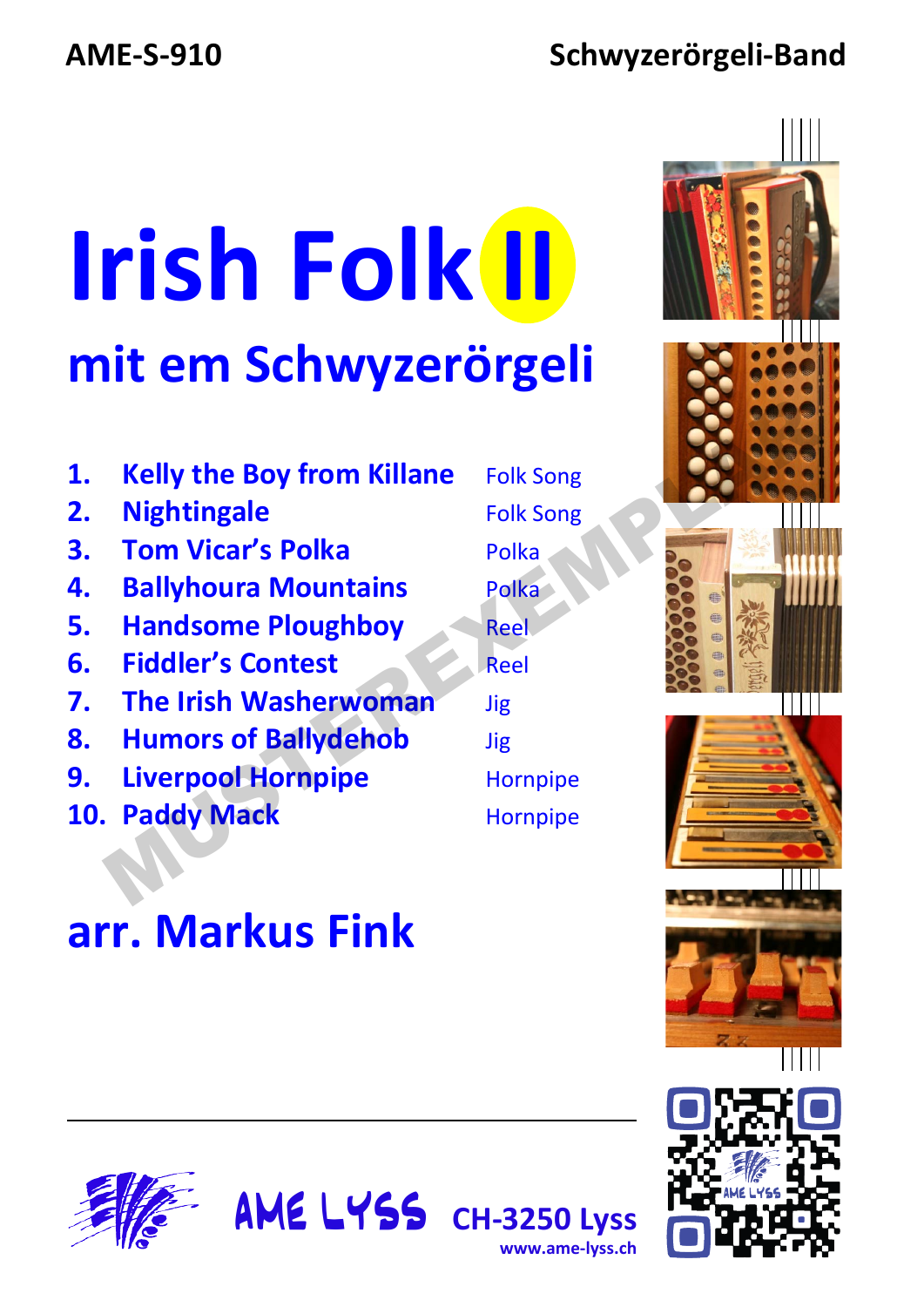

# **Kelly the Boy from Killarne**

#### **Folksong**

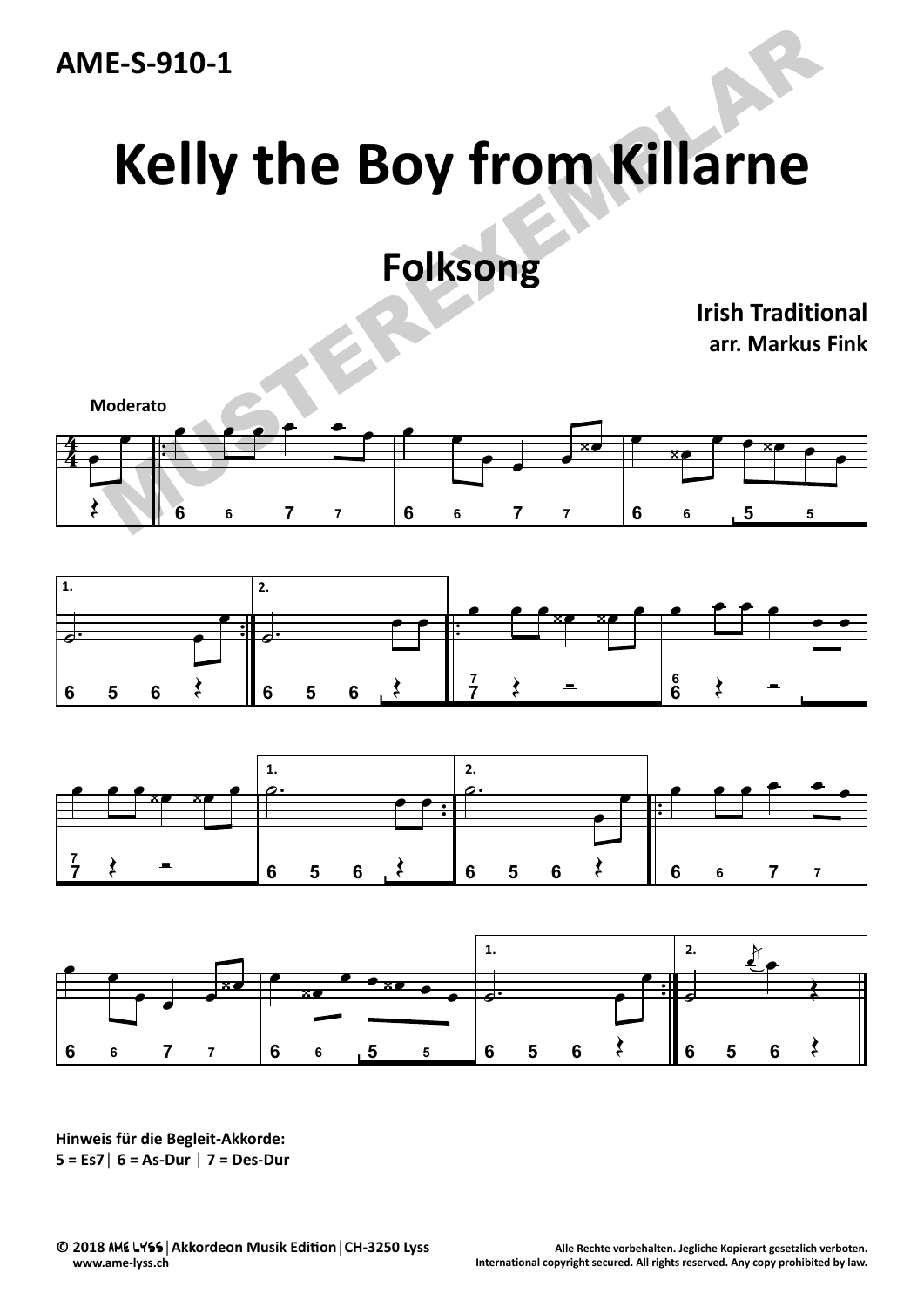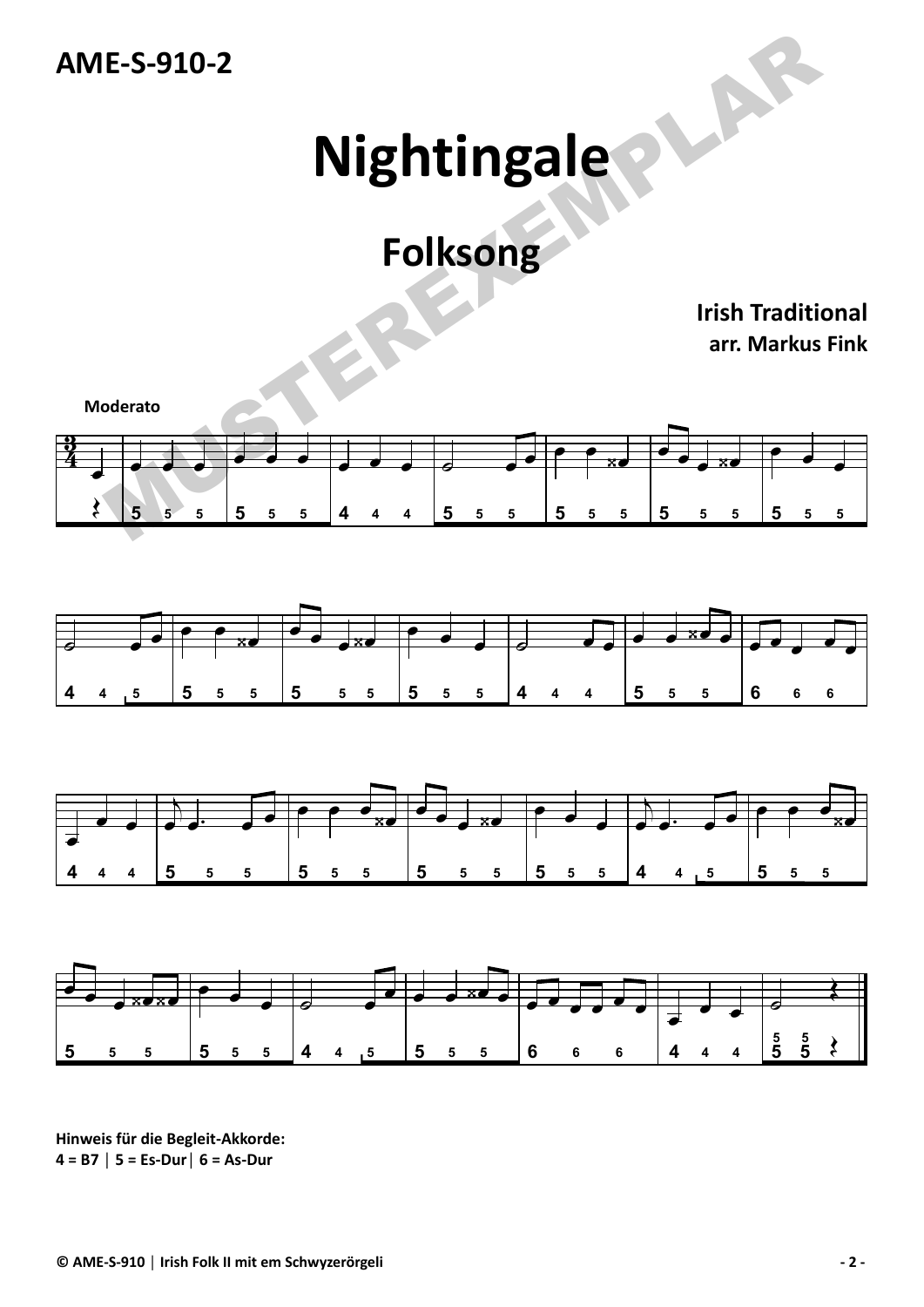

#### **Tom Vicar's Polka**



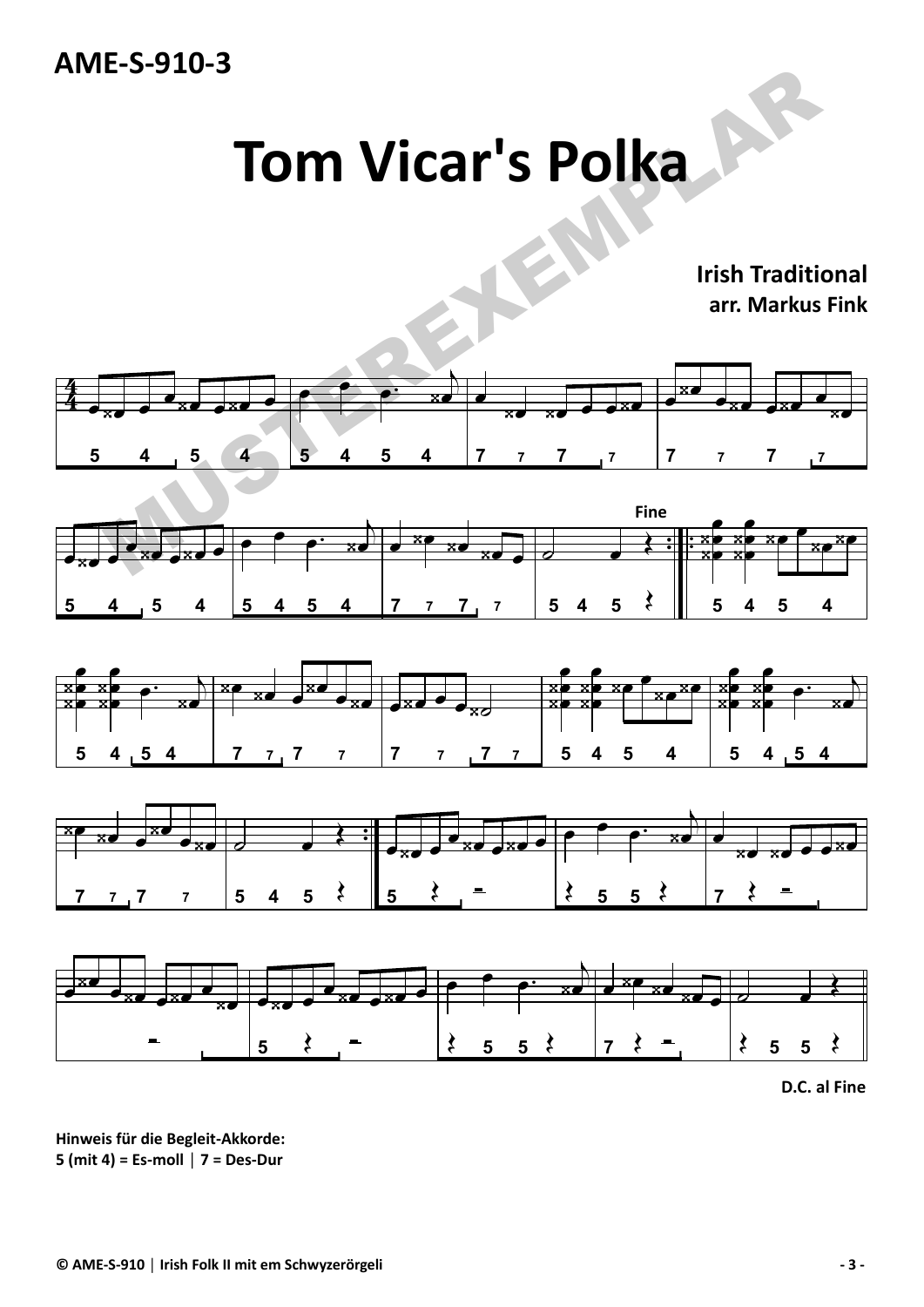**AME‐S‐910‐4**

## **Ballyhoura Mountains**

#### **Irish Polka**

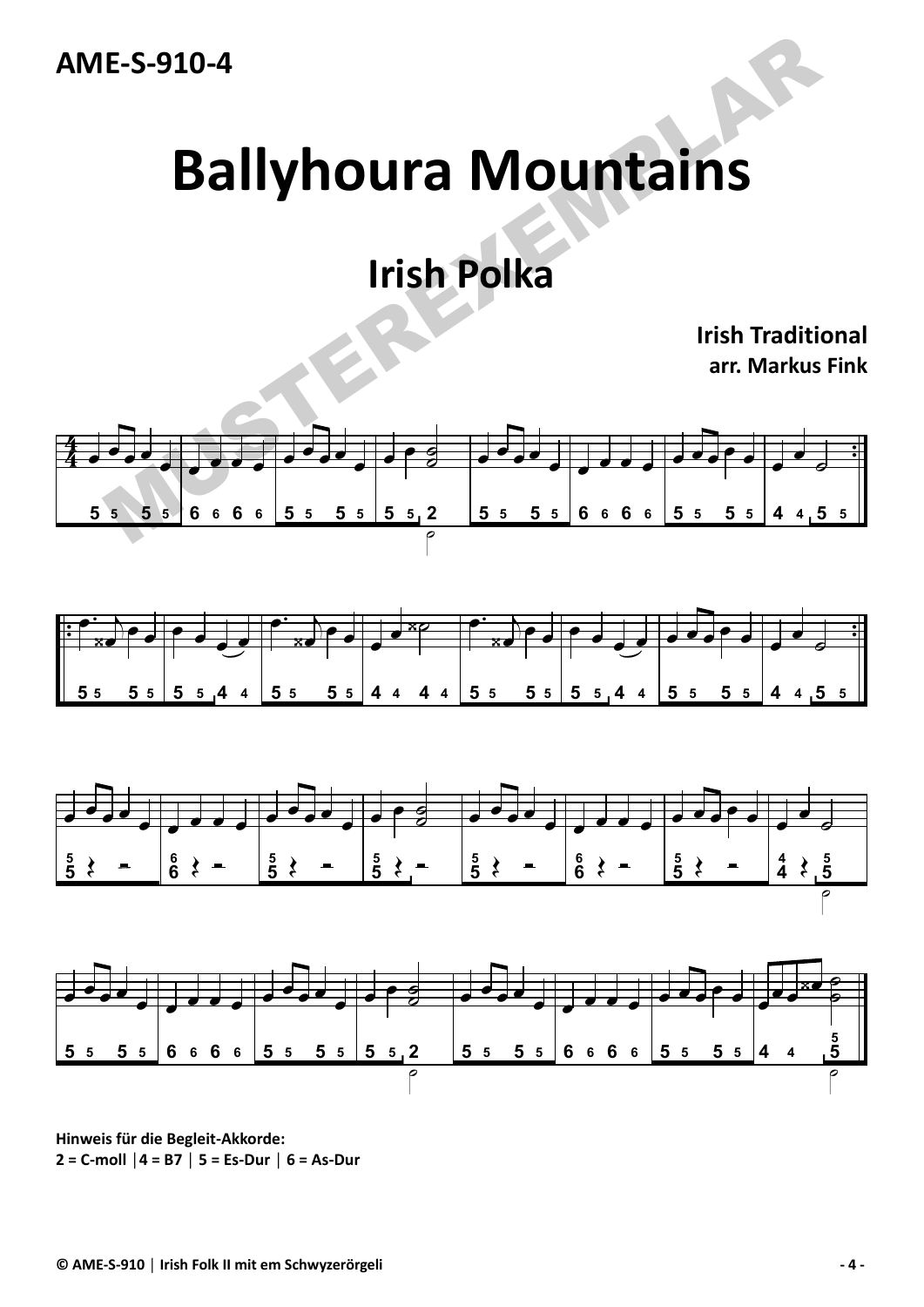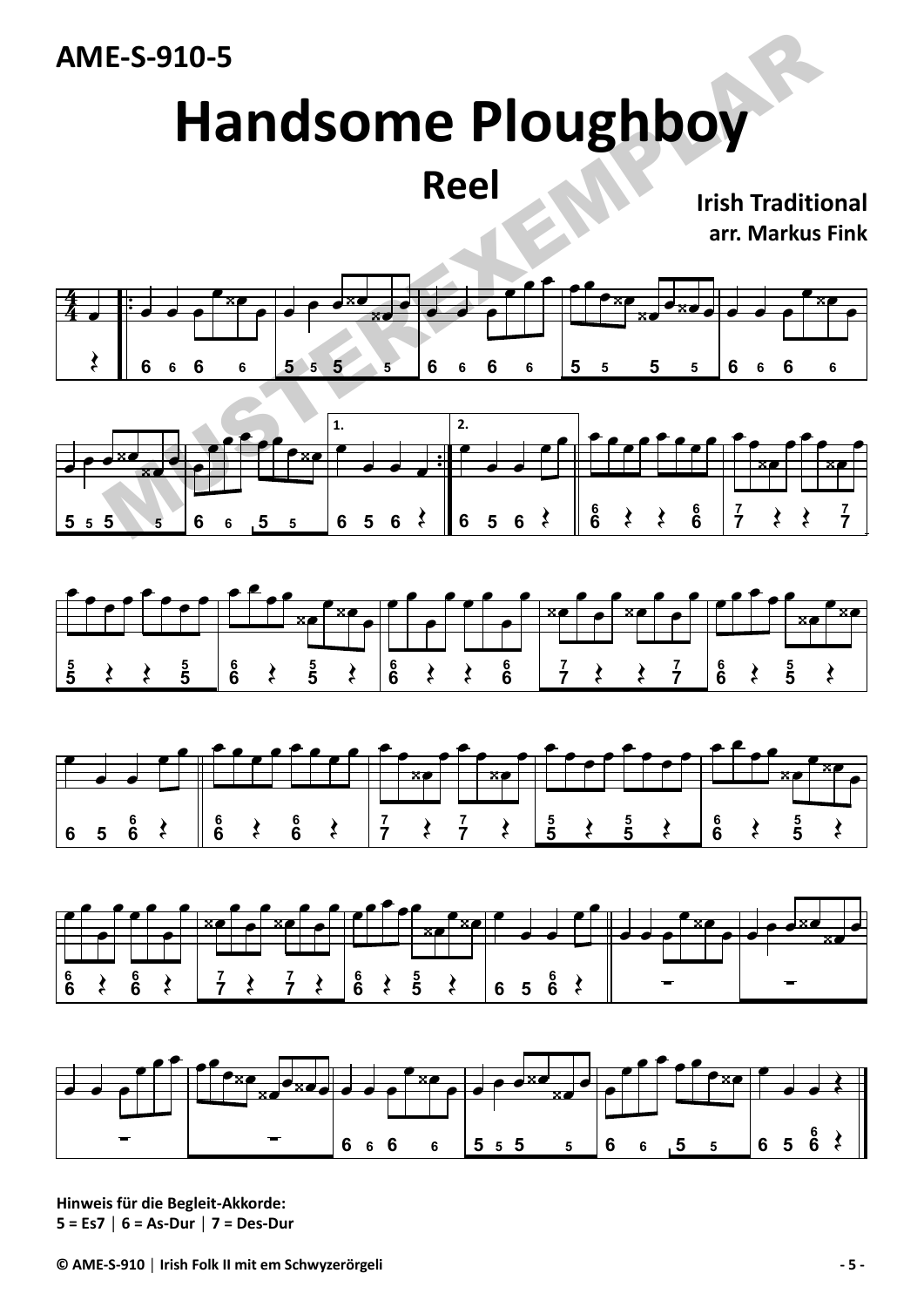

#### **Fiddler's Contest**

**Reel**



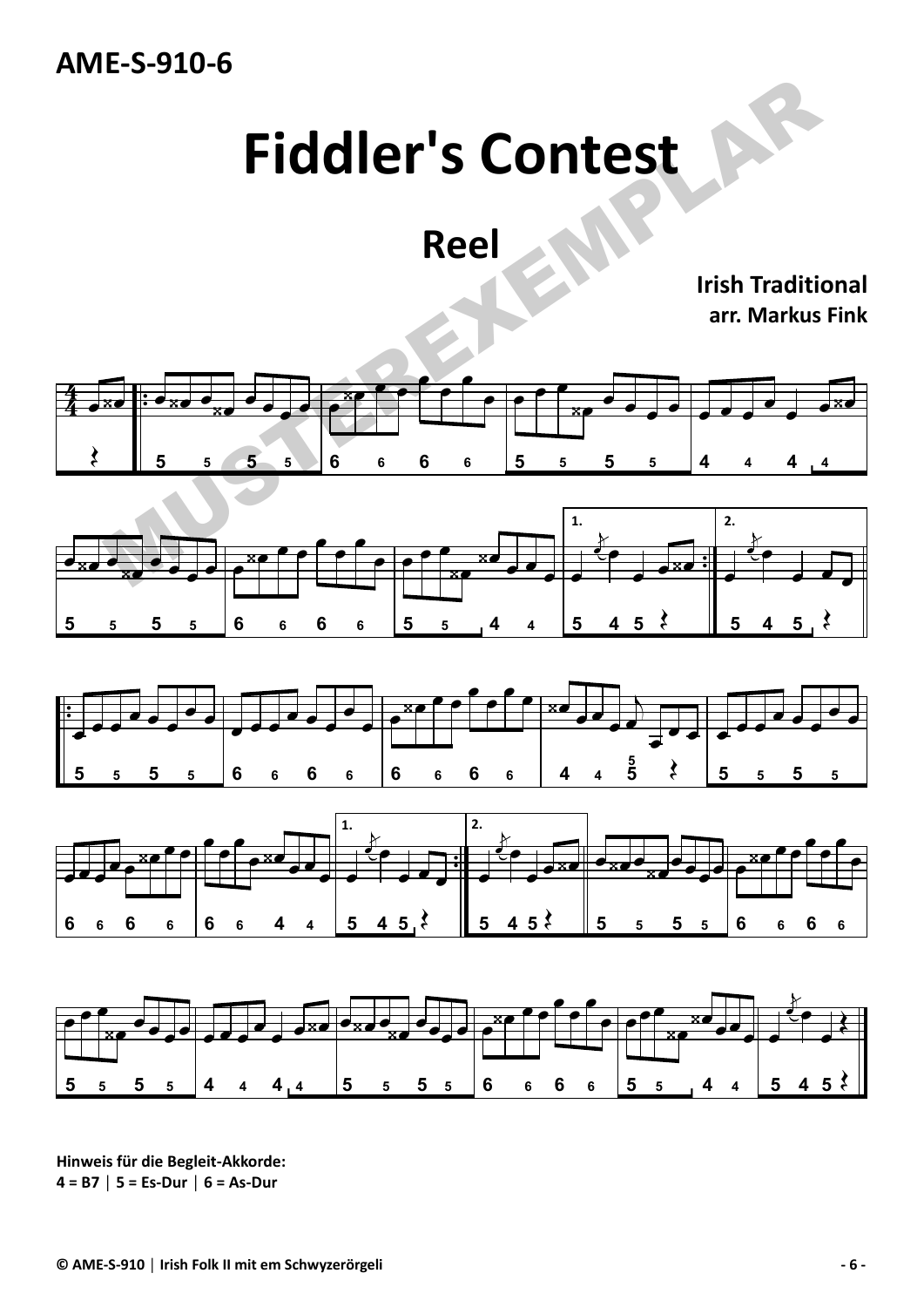

## **The Irish Washerwoman**

**Jig**



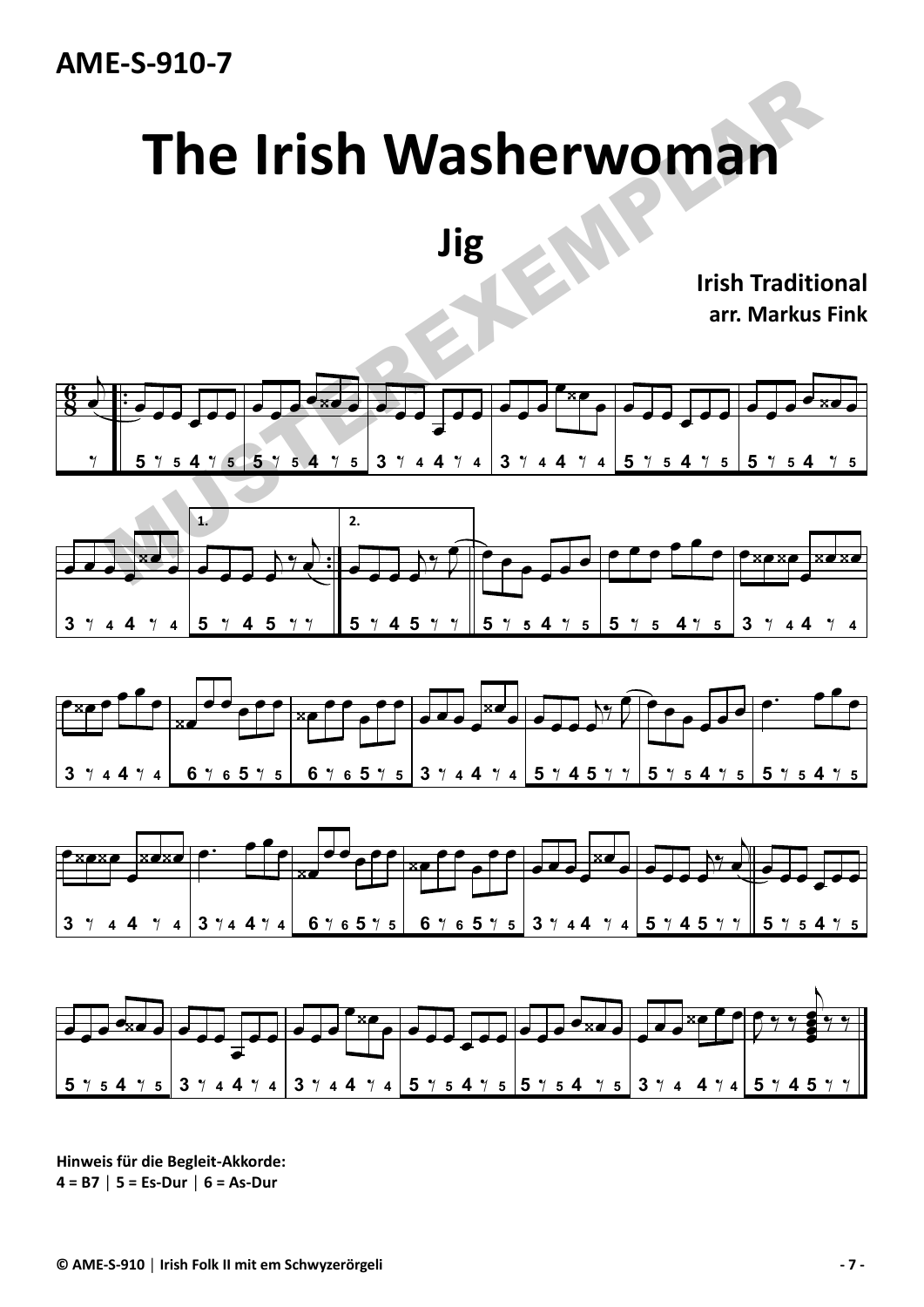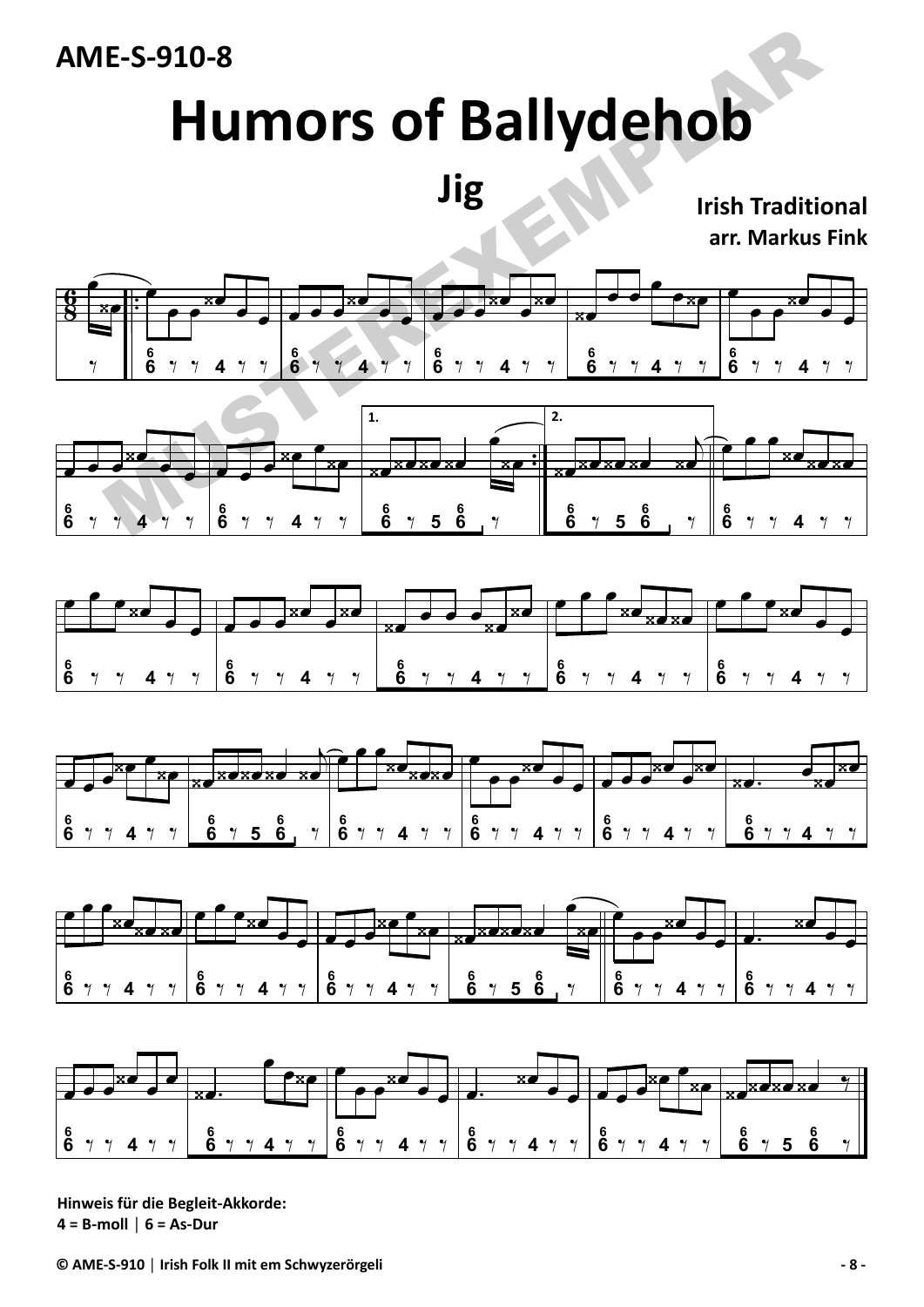

### **Liverpool Hornpipe**